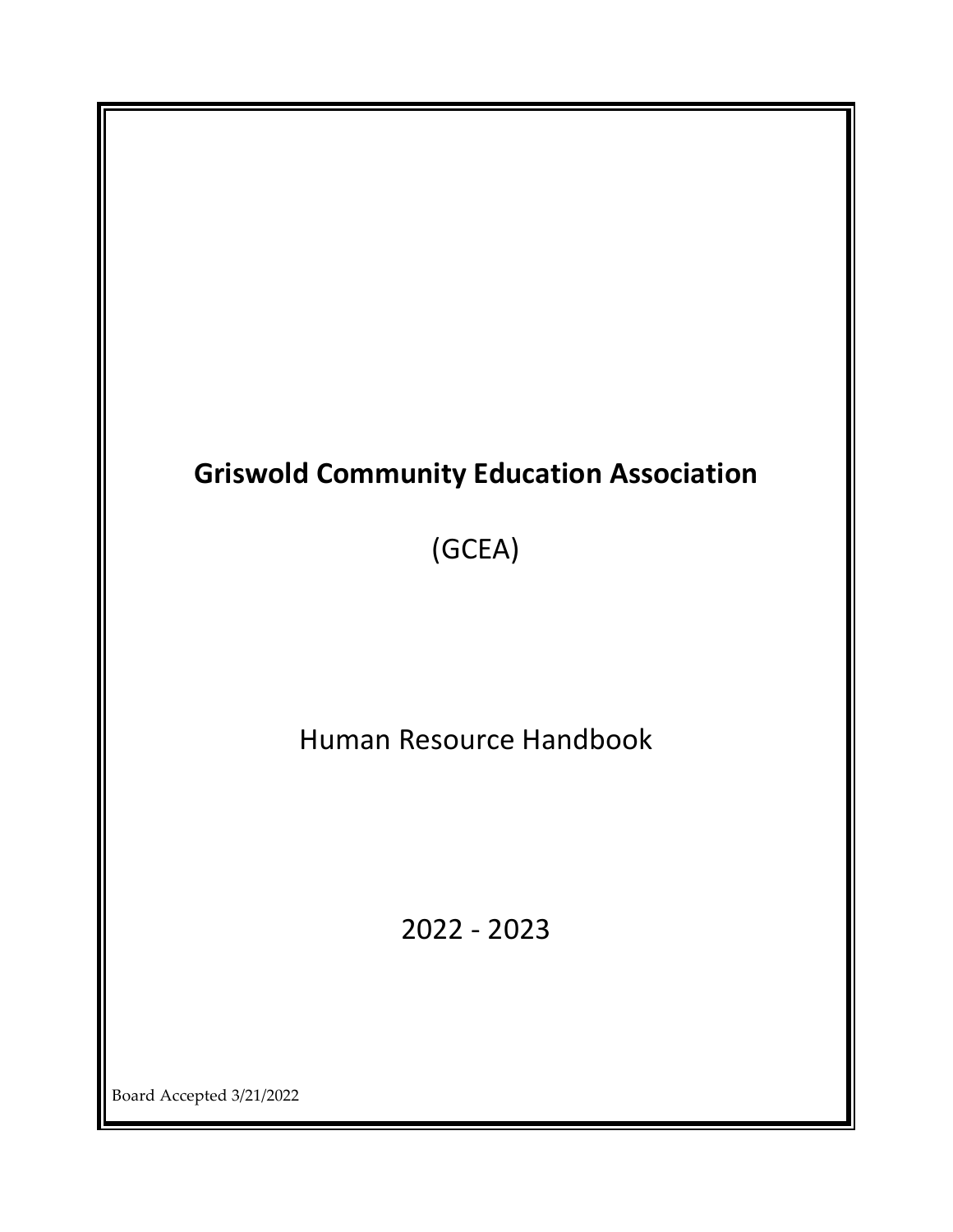# **Table of Contents**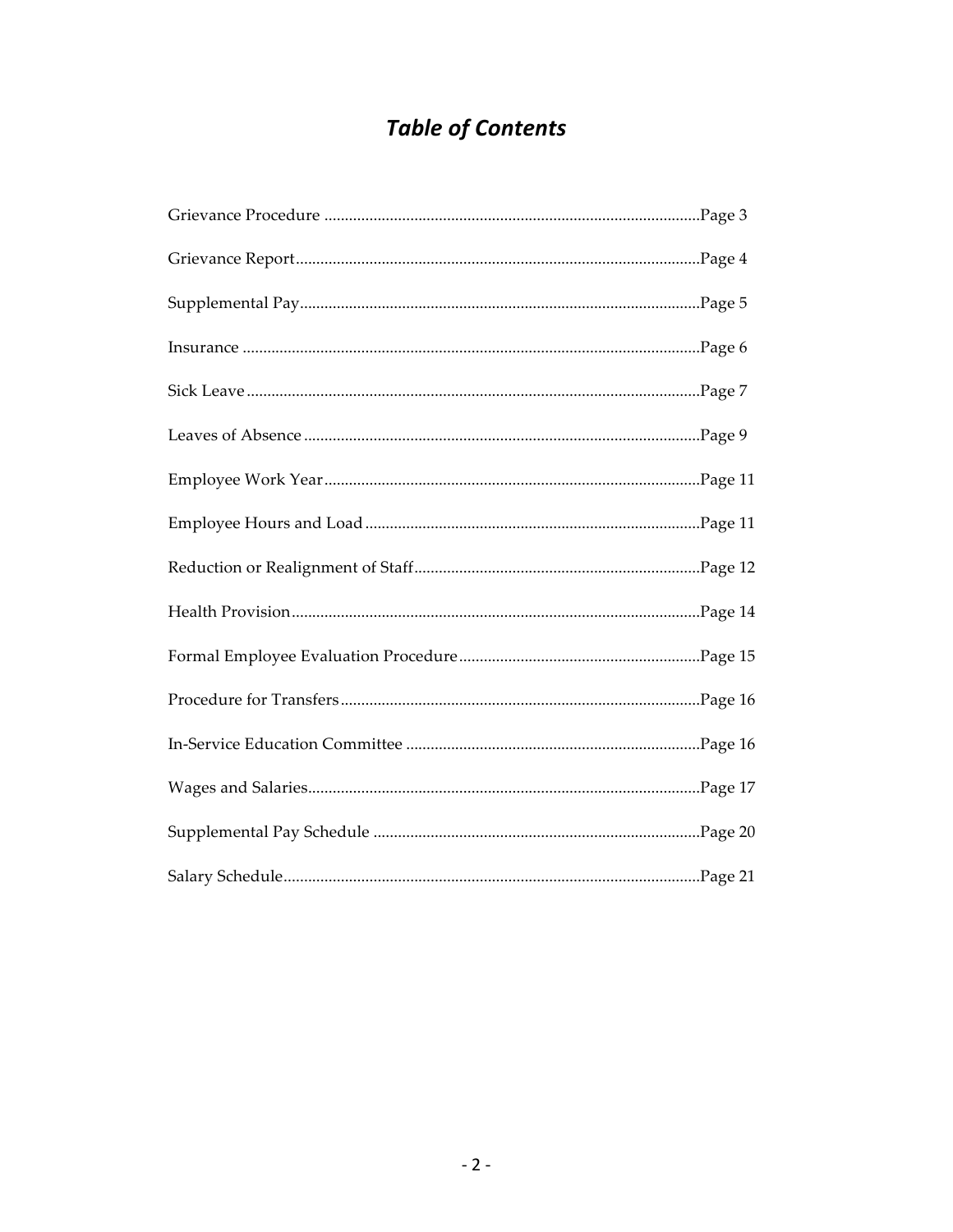### Grievance Procedure

- A. Any claim by a teacher(s) or the Association, that there has been an alleged violation of any provision of the contractual agreement may be processed as a grievance as hereinafter provided.
- B. In the event that the teacher believes that there is a basis for a grievance, he/she shall first discuss the alleged grievance with the building principal in a scheduled meeting within ten (10) school days after the alleged violation occurred.
- C. If, as a result of the informal discussion with the building principal, a grievance still exists, the following formal grievance procedure may be invoked by the teacher or the teacher and Association member through the form set forth in Schedule I, signed by the grievant, which form shall be available from the Association representative in each building.
	- Step 1: *The grievant shall submit to the building principal a copy of the written grievance form, within ten (10) school days after the alleged violation occurred. Within ten (10) school days of receipt of the formal written grievance, the building principal shall endeavor to meet with the grievant. The building principal shall indicate the disposition of the grievance in writing within ten (10) school days after such meeting and shall furnish a copy thereof to the grievant.*
	- Step 2: *If the grievant is not satisfied with the disposition of the grievance, or if the grievance involves more than one school building, the grievance shall be submitted, in writing, to the Superintendent, within five (5) school days of the building principal's decision. Within five (5) school days of the receipt of the written grievance, the Superintendent or his/her designee shall meet with the grievant. Such meetings will be scheduled outside the grievant's working day. The Superintendent shall indicate the disposition of the grievance in writing within ten (10) school days after such meeting and shall furnish a copy thereof to the grievant.*
	- Step 3: *If the grievant is not satisfied with the disposition of the grievance, by the Superintendent or his/her designee, the grievance shall be submitted to the Association, who shall determine if the grievance has merit, and then to arbitration before an impartial arbitrator. Such submission shall be in writing and filed with the Superintendent or his/her designee within ten (10) school days after the written disposition of step 2. If the parties cannot agree to the arbitrator within five (5) school days from the notification date that arbitration will be pursued, a written request for a list of arbitrators shall be made to the Public Employment Relations Board (PERB) by either party. The list shall consist of three arbitrators, and the parties shall determine by lot which party shall have the right to remove the first name from the list. The party having the first right to remove a name shall do it within two (2) school days after the receipt of the list. The other party shall have two (2) additional days to remove one of the remaining two names. The person whose name remains shall be the arbitrator. Arbitration sessions involving teaching staff members shall be conducted outside the teacher's working day. Both parties agree the award of the arbitrator shall be final and binding. The arbitrator, in his/her opinion, shall not amend, modify, nullify, ignore, or add to the provisions of the agreement. The arbitrator's authority shall be limited to deciding only the issues presented at hearing and the decision must be based upon the arbitrator's interpretation of the meaning or application of the express relevant language of the agreement. The Griswold Community School District #4 and the Association shall pay their respective preparation fees and expenses but shall share equally the fees and expenses of the arbitration.*
- D. No reprisals of any kind shall be taken by the Board or by any member of the administration against any party in interest, or representative, for any reason of participation.
- E. In the event that a grievance is filed at such a time that it cannot be processed through all steps in the grievance procedure by the end of school year, then the time limit set forth can be reduced by mutual agreement so that the grievance procedure may be exhausted prior to the end of the school year, or as soon as possible thereafter.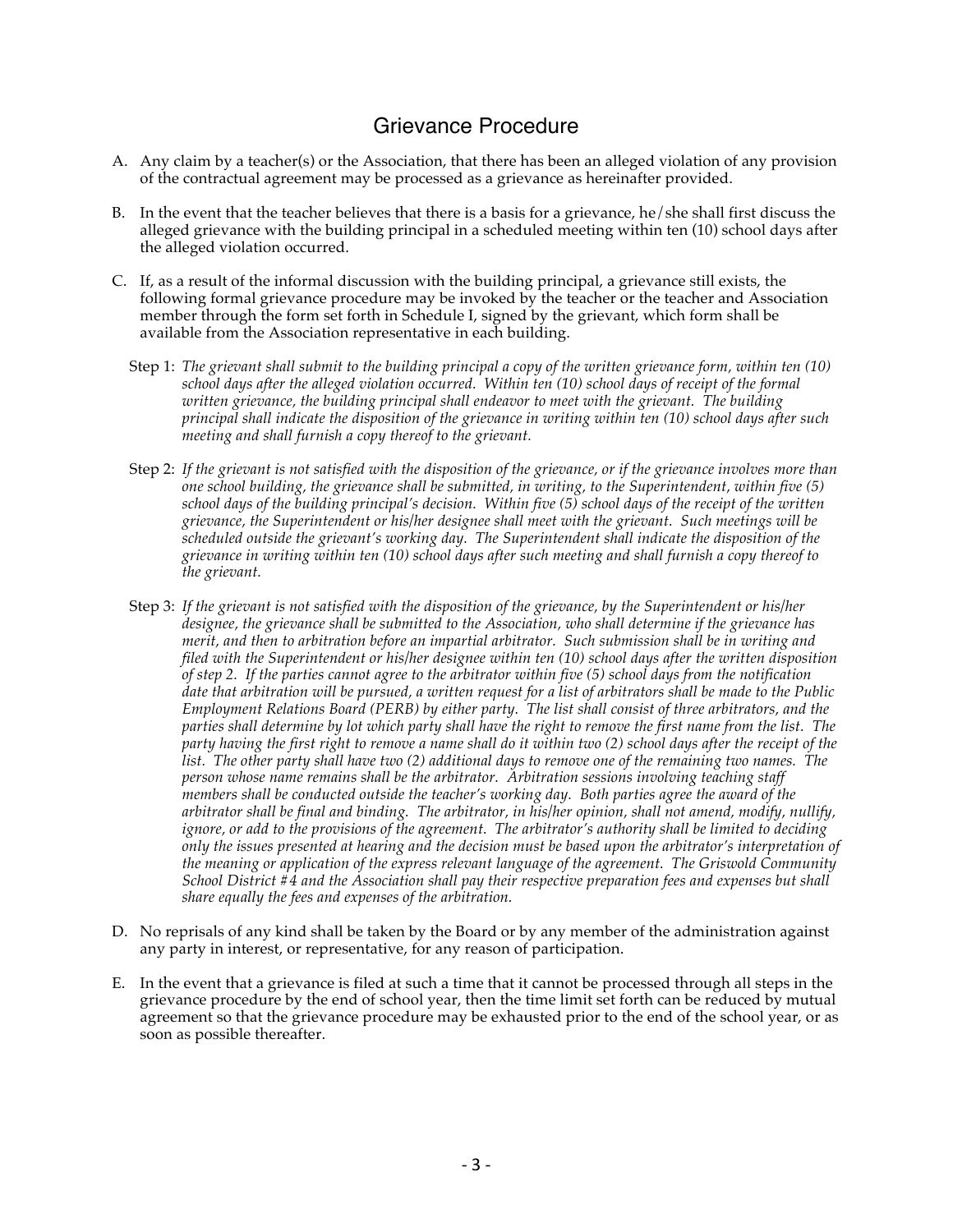|         |           |                                         | <b>Grievance Report</b>                                                                                                                                                                                                              |                                                                                                                       |
|---------|-----------|-----------------------------------------|--------------------------------------------------------------------------------------------------------------------------------------------------------------------------------------------------------------------------------------|-----------------------------------------------------------------------------------------------------------------------|
| Date    |           | <u> 1990 - Johann Barbara, martin d</u> |                                                                                                                                                                                                                                      | No: $\qquad \qquad$                                                                                                   |
|         |           |                                         |                                                                                                                                                                                                                                      | Griswold Community School District #4                                                                                 |
|         |           | (Name of Aggrieved Person)              |                                                                                                                                                                                                                                      |                                                                                                                       |
|         |           |                                         |                                                                                                                                                                                                                                      |                                                                                                                       |
| Step 1: |           |                                         |                                                                                                                                                                                                                                      |                                                                                                                       |
|         | A.        |                                         |                                                                                                                                                                                                                                      | Date Violation Occurred                                                                                               |
|         | <b>B.</b> |                                         |                                                                                                                                                                                                                                      | Section(s) of Contract Believe Violated                                                                               |
|         | C.        | <b>Statement of Grievance</b>           |                                                                                                                                                                                                                                      | <u> 1989 - Johann Barn, fransk politik (d. 1989)</u>                                                                  |
|         | D.        |                                         |                                                                                                                                                                                                                                      | Relief Sought                                                                                                         |
|         |           |                                         |                                                                                                                                                                                                                                      |                                                                                                                       |
|         |           |                                         |                                                                                                                                                                                                                                      |                                                                                                                       |
|         |           |                                         | Signature - Aggrieved Person                                                                                                                                                                                                         | Date                                                                                                                  |
|         | E.        | Disposition by Principal                |                                                                                                                                                                                                                                      | <u> 1989 - Jan Barbara de Santo III e al Indonesia de la contrada de la contrada de la contrada de la contrada de</u> |
| Step 2: |           |                                         |                                                                                                                                                                                                                                      |                                                                                                                       |
|         |           | Signature of Aggrieved Person           |                                                                                                                                                                                                                                      | Date Received by                                                                                                      |
|         |           |                                         |                                                                                                                                                                                                                                      | Superintendent                                                                                                        |
|         |           | Disposition                             | <u>and the control of the control of the control of the control of the control of the control of the control of the control of the control of the control of the control of the control of the control of the control of the con</u> |                                                                                                                       |
|         |           |                                         |                                                                                                                                                                                                                                      |                                                                                                                       |
|         |           |                                         | Signature of Superintendent                                                                                                                                                                                                          | Date                                                                                                                  |
| Step 3: |           |                                         |                                                                                                                                                                                                                                      |                                                                                                                       |
|         |           | Signature of Aggrieved Person           |                                                                                                                                                                                                                                      | Date Received by<br>Superintendent                                                                                    |
|         |           | Disposition                             |                                                                                                                                                                                                                                      |                                                                                                                       |
|         |           |                                         |                                                                                                                                                                                                                                      |                                                                                                                       |
|         |           |                                         | Signature of Superintendent                                                                                                                                                                                                          | Date                                                                                                                  |
|         |           |                                         |                                                                                                                                                                                                                                      |                                                                                                                       |
|         |           |                                         | Signature of Arbitrator                                                                                                                                                                                                              | Date                                                                                                                  |

#### $-4-$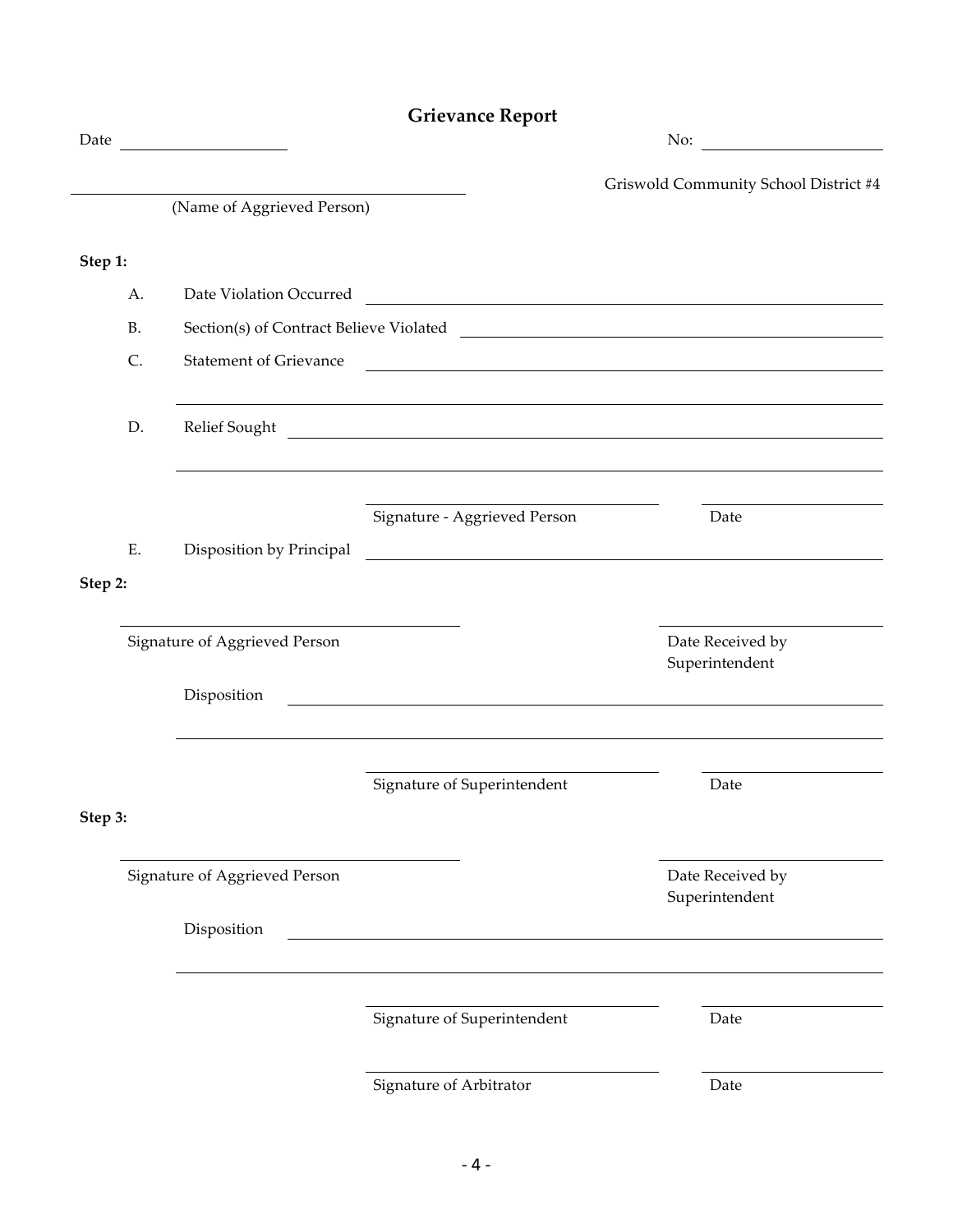# Supplemental Pay

#### *A. Extra-Curricular Activities:*

- 1. *Approved Activities.* The Board and the Association agree that the extra-curricular activities listed in Schedule 3 are official school-sponsored activities covered by school insurance.
- 2 *Rates of Pay.* The supplemental pay schedule is a percentage of the base salary.
- B. *Expenses of Traveling Employees:*

1. An employee who is requested to use his/her own automobile in the performance of his/her duties shall be reimbursed for all such travel at a rate per mile as set by Board Policy. An employee using his/her own vehicle for a school purpose that is reimbursed by someone other than Griswold Community School District at a mileage equal or greater to the school district payment will be entitled to that payment in place of the district's mileage reimbursement. All travel must have the prior approval of an administrator. Mileage sheets can be obtained from the Central Office and should be turned in on a monthly basis, by the 10th of each month.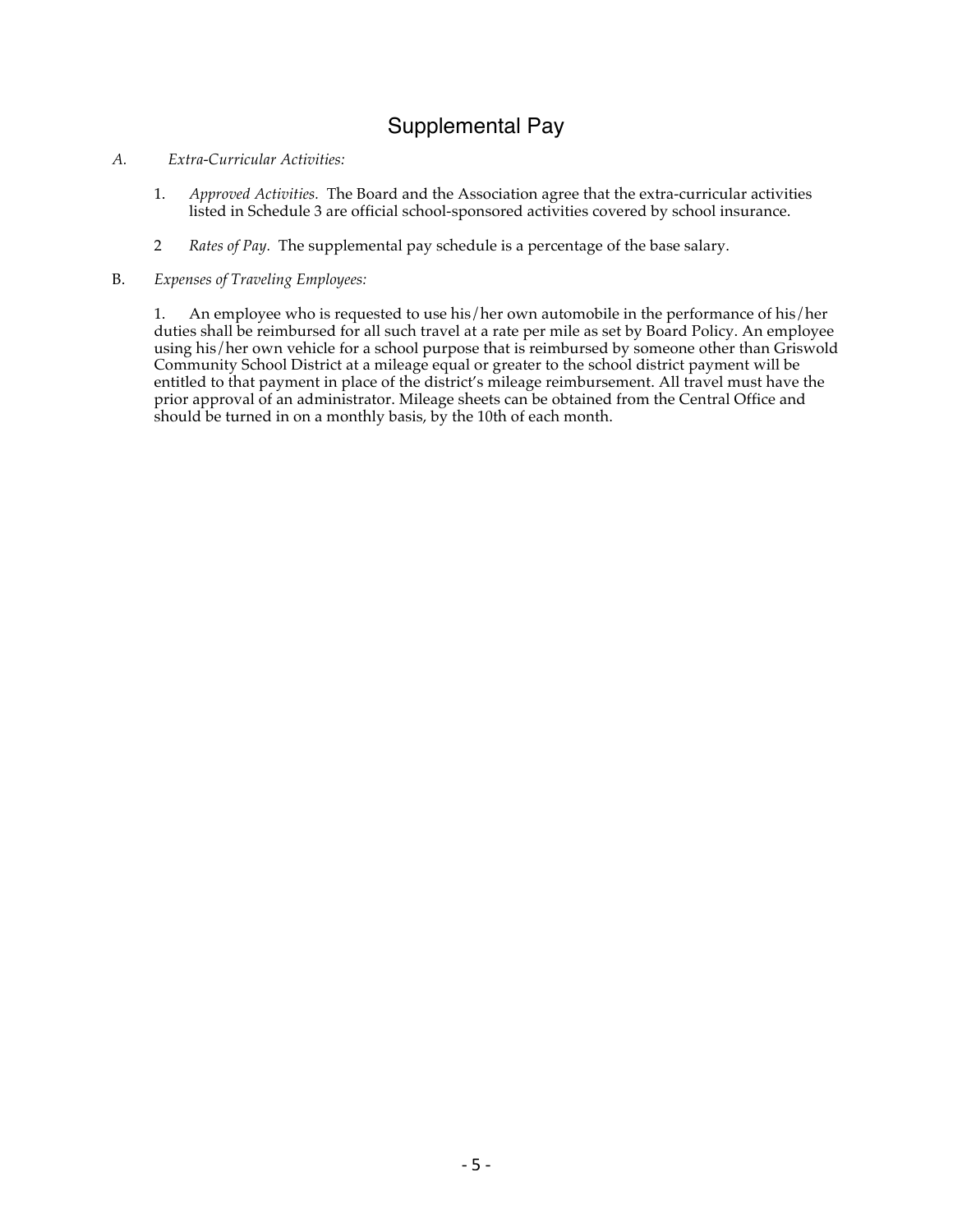#### **Insurance**

#### *A. Types:*

The Board agrees to provide the following insurance protection.

1. *Health:* Each employee and his/her immediate family members shall be covered by a health insurance program with the Board paying \$630.02 per month or the premium, whichever is less (pro-rated for part time teachers). If the employee chooses the High Deductible Health Plan then the balance of the other plan's premium will go to a Health Saving Account. Any administrative fees will be deducted from the HSA.

Certified employees covered by a spouse's or parent's employer groupsponsored health plan, retired military, or eligible Medicare benefits will be allowed to waive coverage and receive \$232.23 per month in lieu of insurance.

- 2. *Life Insurance.* Each employee shall be covered by a \$10,000 term life insurance program paid by the Board.
- 3. *Worker's Compensation.* Each employee shall be covered by Worker's Compensation paid for by the Board. Absence due to injury incurred in the course of the employee's employment shall not be charged against the employee's sick leave. The Board shall pay to such employee the difference between his/her salary and benefits received under worker's compensation for the duration of the employee's signed contract(s) and all fringe benefits shall continue to remain in effect.
- 4. *School Liability.* All employees shall be covered by a school financed insurance covering performance of duties in the course of the employee's employment.
- 5. *Long Term Disability Insurance* shall be provided for those eligible under the group. Pro-rata coverage shall be applied to part-time employees eligible for coverage.

#### *B. Coverage:*

The Board-provided insurance programs shall be for twelve (12) consecutive months (beginning September 1, 2021 and ending August 30, 2022). Employees new to the district shall be covered by Board provided insurance beginning with the employees first work day of the contractual agreement.

*C. Descriptions:*

The Board shall request the health insurance company with which coverage is obtained to provide each employee a description of the insurance coverage provided herein within ten (10) days of the beginning of the school year or date of employment, which shall include a description of conditions and limits of coverage and to keep available with the office of the Superintendent the form of applications.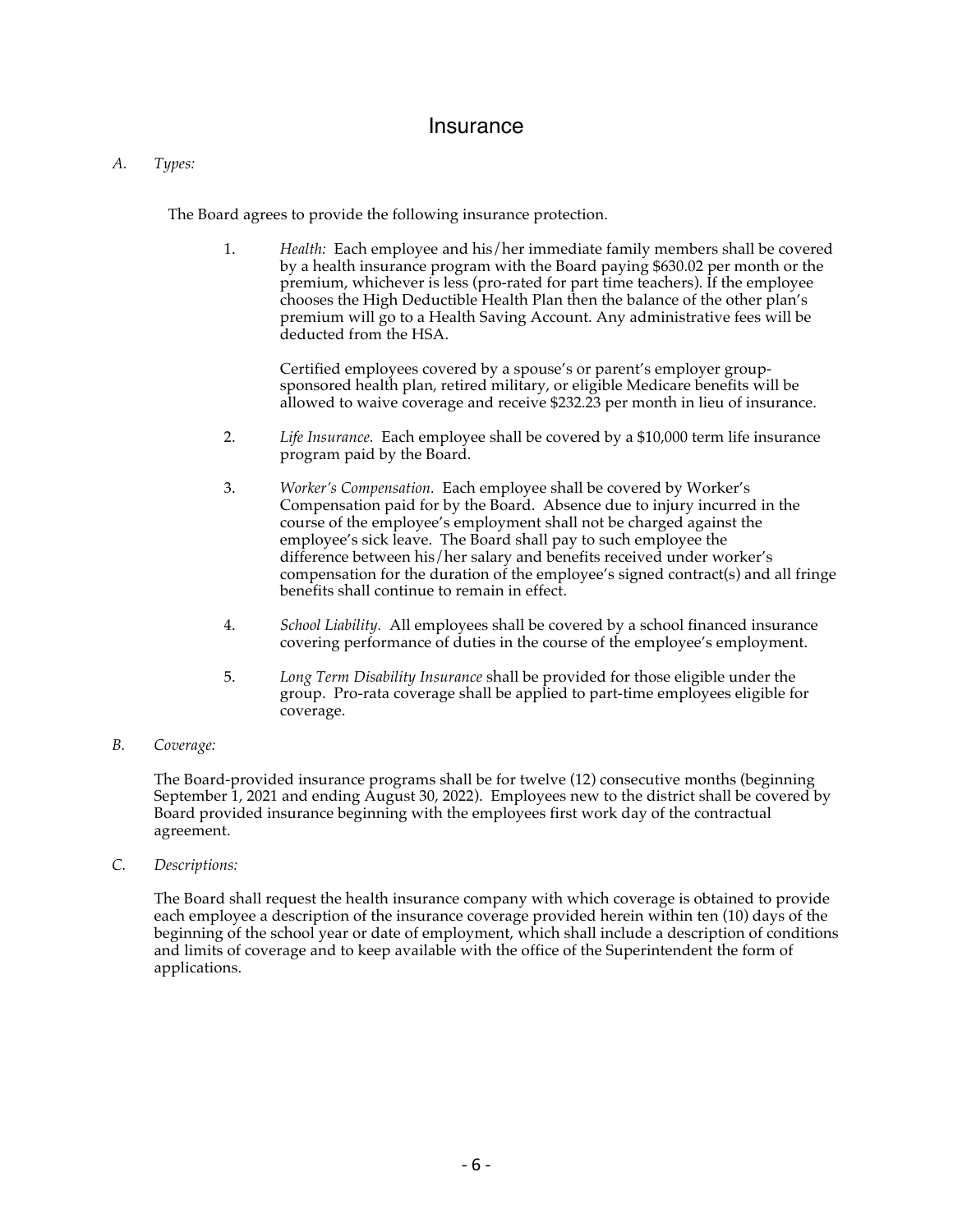### Sick Leave

#### *A. Accumulative Benefits:*

All employees shall be accorded sick leave as follows:

Days allowed:

| First Year  | 12 days                            |
|-------------|------------------------------------|
| Second Year | 13 days                            |
| Third Year  | 14 days                            |
| Fourth Year | 15 days                            |
| Fifth Year  | 16 days                            |
| Sixth Year  | 17 days (and each year thereafter) |

Unused days of sick leave are cumulative to a maximum of one hundred and thirty (130) days. Total sick leave days allowed any employee in a given year shall not exceed 130 days.

An employee asking for more than one hour from his/her teaching duty will be charged 1/2 day of sick leave.

An employee asking for less than one hour for medical reasons will have this recorded in the principal's office. Three such recordings will constitute 1/2 day sick leave. This must always have the approval of the principal.

#### *B. Pregnancy Policy:*

- 1. In the case of pregnancy, a medical doctor's statement as to the commencement of the leave and the termination of such leave may be required. Additional days may be taken without pay according to the Family Leave Act.
- *C. Medical Leave Bank*
	- A. Purpose
		- 1. The purpose of the medical leave bank is to provide paid time off to members after their accumulated leave time (sick, personal, and family) have been exhausted.
		- 2. Medical leave bank use is for a catastrophic illness or injury directly to a staff member that would normally qualify for sick leave. The illness or injury of a spouse, child, dependent, and/or extended family member does not qualify for access to the bank.
	- B. Eligibility

All full-time, certificated employees who employment contract is held by the district are eligible to participate in the medical leave bank.

- C. Enrollment Process and Contributions
	- 1. Participation in the bank is voluntary and is at the discretion of each eligible employee.
	- 2. A list of full-time, certificated employees whose employment contract is held by the district, wishing to participate in the medical leave bank, shall be given to the School Business Official by the GCEA President on September 1<sup>st</sup> by the end of the day.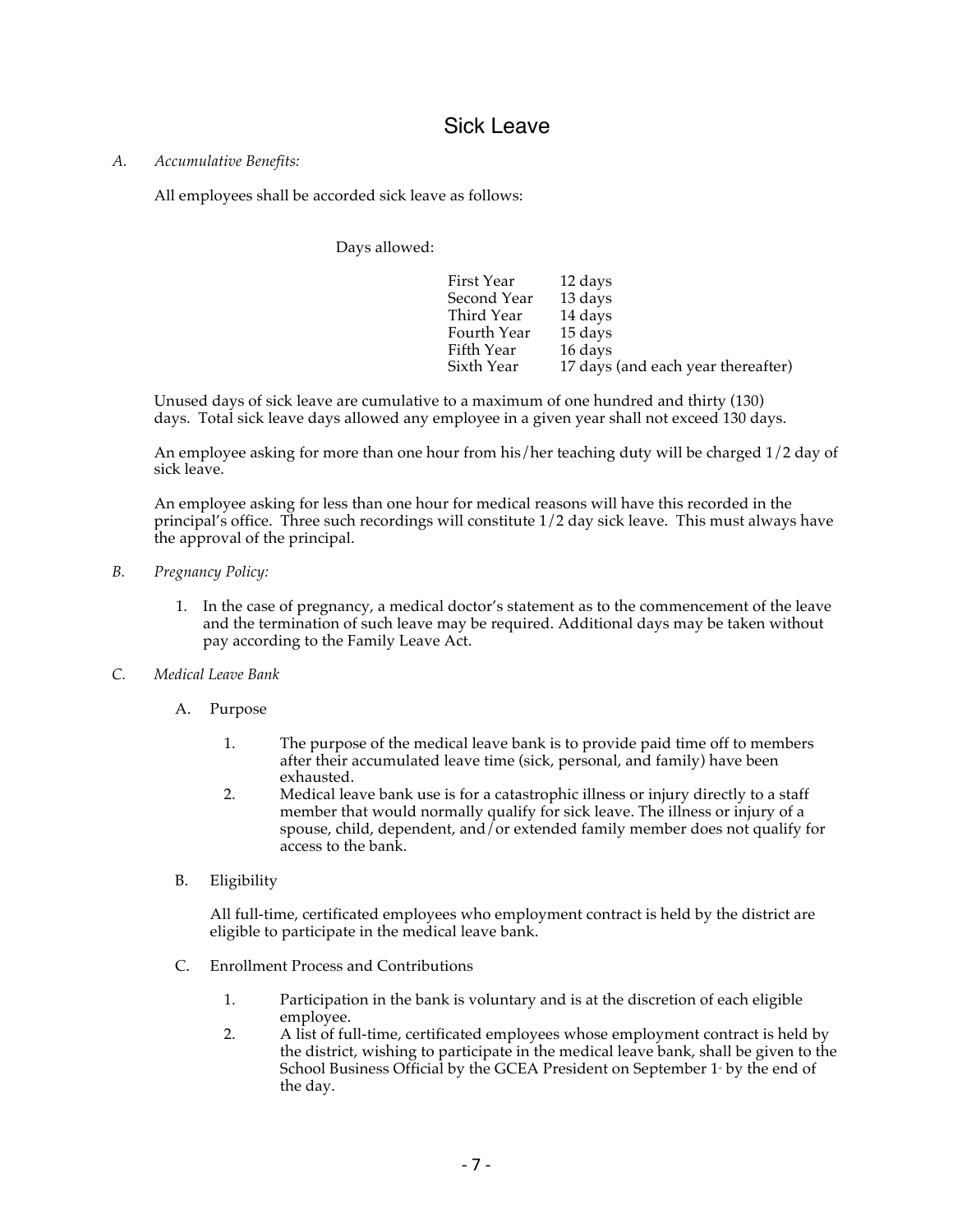- 3. The School Business Official will list the employees wishing to participate in the bank in order of seniority in the district. Starting with the most senior employee on the list, one day of sick leave will be deducted from each employee's accumulated sick leave until a maximum of ten days have been donated to the medical leave bank.
- 4. Only employees on the list provided by the GCEA President will be eligible to access the medical leave bank.
- 5. The medical leave bank will begin with a zero balance each year and unused bank days will not be returned to the employee who donated them.
- D. Process to Request Access to Medical Leave Bank
	- 1. The individual's sick and personal leave must be exhausted before an employee can request access to the bank.
	- 2. The employee shall submit a written request to the superintendent for access to the medical leave bank. The request must include the number of days the employee wishes to access (maximum of five).
	- 3. A written report shall be submitted from a medical professional stating the continued need for such medical leave.
	- 4. A team consisting of one teacher from each building (Elementary and Middle / High School) who can be volunteers or appointed by both building Principals, and the Superintendent must agree by a simple majority that the request is legitimate and reasonable.
	- 5. A majority of the board of directors must approve or deny the recommendation from the team.
- E. Limitations On Use of Medical Leave Bank
	- 1. Access to the bank is limited to catastrophic illness or injury to the employee not spouse, child, dependent, and/or extended family members.
	- 2. A maximum of ten days will be in the bank in a given school year.<br>3. An individual may access the bank for a maximum of five days in
	- An individual may access the bank for a maximum of five days in a given school year.
	- 4. Once an employee contributes to the bank, they cannot withdraw those days.<br>5. Only teachers who have volunteered to contribute are eligible to draw from the
	- 5. Only teachers who have volunteered to contribute are eligible to draw from the bank regardless of if they actually donated or not. (See C 3 above)
- F. Administration of Medical Leave Bank
	- 1. The Human Resource Office shall ensure the policies, regulations, and procedures are followed.
	- 2. The bank cannot be accessed for the same period of time which Worker's Compensation, other paid leave, or short or long-term disability is granted.
	- 3. The Human Resource Office shall notify the district employees when the bank is depleted.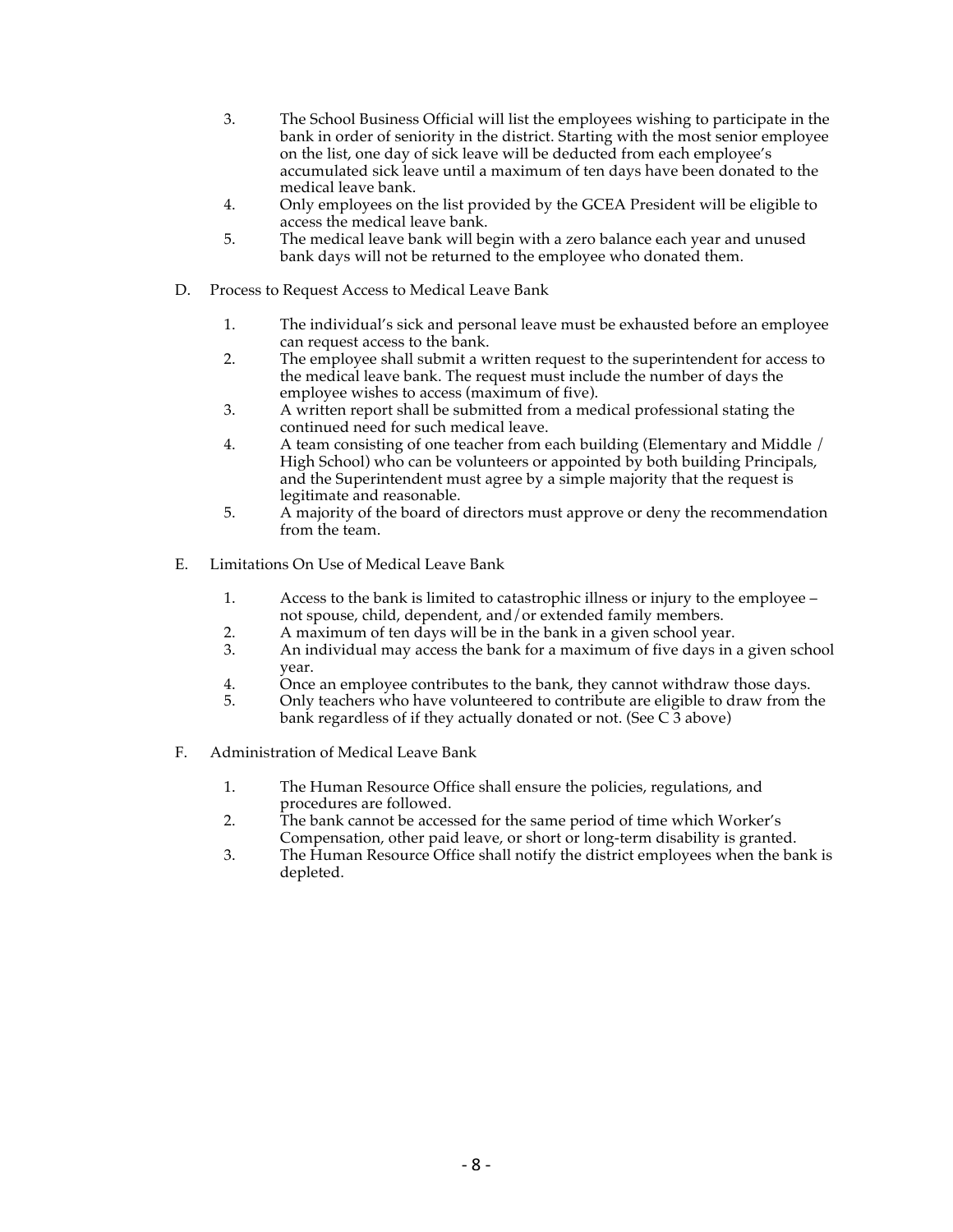### Leaves of Absence

#### *A. Paid Leave:*

Employees shall be entitled to the following leaves of absence with full pay each school year. Such leaves shall be in addition to sick leave.

- 1. *Jury Duty:* Any employee called for jury duty during school hours shall immediately notify his/her principal and be provided such time. Any fees or renumeration (except mileage) which the employee received during such leave shall be turned over to the Griswold Community School District #4.
- 2. *Personal Leave:*
	- a. Three (3) days per year may be granted with administrative approval for the employee's personal business. All requests for leave must be filed with the superintendent or designee at least one week in advance of the date requested, except in extenuating circumstances. Leave for the day immediately before or the day after vacation and/or holiday will be subject to the availability of subs and will be granted on a first come, first served basis. Only two (2) days of personal leave may be used during the last twenty (20) working days of the school year. This leave will also be subject to the availability of subs and will be granted on a first come, first served basis. Personal leave can only be used in one-half  $(1/2)$  day or full day increments.
	- b. A teacher may carry over one personal day per year to a maximum of five (5) days.
	- c. When an employee has a child who qualifies for a Griswold state event and, the employee has used all personal days, the employee may take personal leave day, paying the sub cost, FICA and IPERS.
	- d. An employee may take an additional (1) personal day for situations that cannot be moved to a non-contract day, paying the total sub cost, FICA, and IPERS.
- 3. *Family Illness:* A total of seven (7) days per year may be taken for illness in the employee's immediate family, which is restricted to the employee's spouse, parent and/or children. Medical evidence of family illness may be required by the superintendent to substantiate the absence. It shall not be permitted to use said leave for any other purposes except the care of the employee's spouse, parent, and/or children. Unused days of family illness are cumulative to a maximum of nine days. Total family illness days allowed any employee in a given year shall not exceed nine days. In the event that a life threatening medical situation (intensive care, final stages of an incurable disease, or incapacitating injury) occurs to an employee's parent, spouse, or child, the employee may, after exhausting all applicable leaves, apply to the superintendent for additional discretionary leave. The superintendent's decision is final and non-grievable.
- 4. *Bereavement Leave:* In the case of the death of the spouse, child, father, mother, sibling, or corresponding in-law of an employee of the GCS, the employee shall be granted permission to be absent from duty by the superintendent for as many days, not to exceed five (5), as may be necessary for purposes directly arising from the death but shall not be permitted to use said leave for any other purposes. In the event of the death of a grandparent or corresponding in-law an absence of up to three (3) days shall be allowed and any other relative, an absence of one (1) days shall be allowed without loss of pay for attendance at the funeral. An employee will be allowed a total of one-half  $(1/2)$  day per year to attend the funeral of a non-relative without loss of pay within the district or a full day outside the district.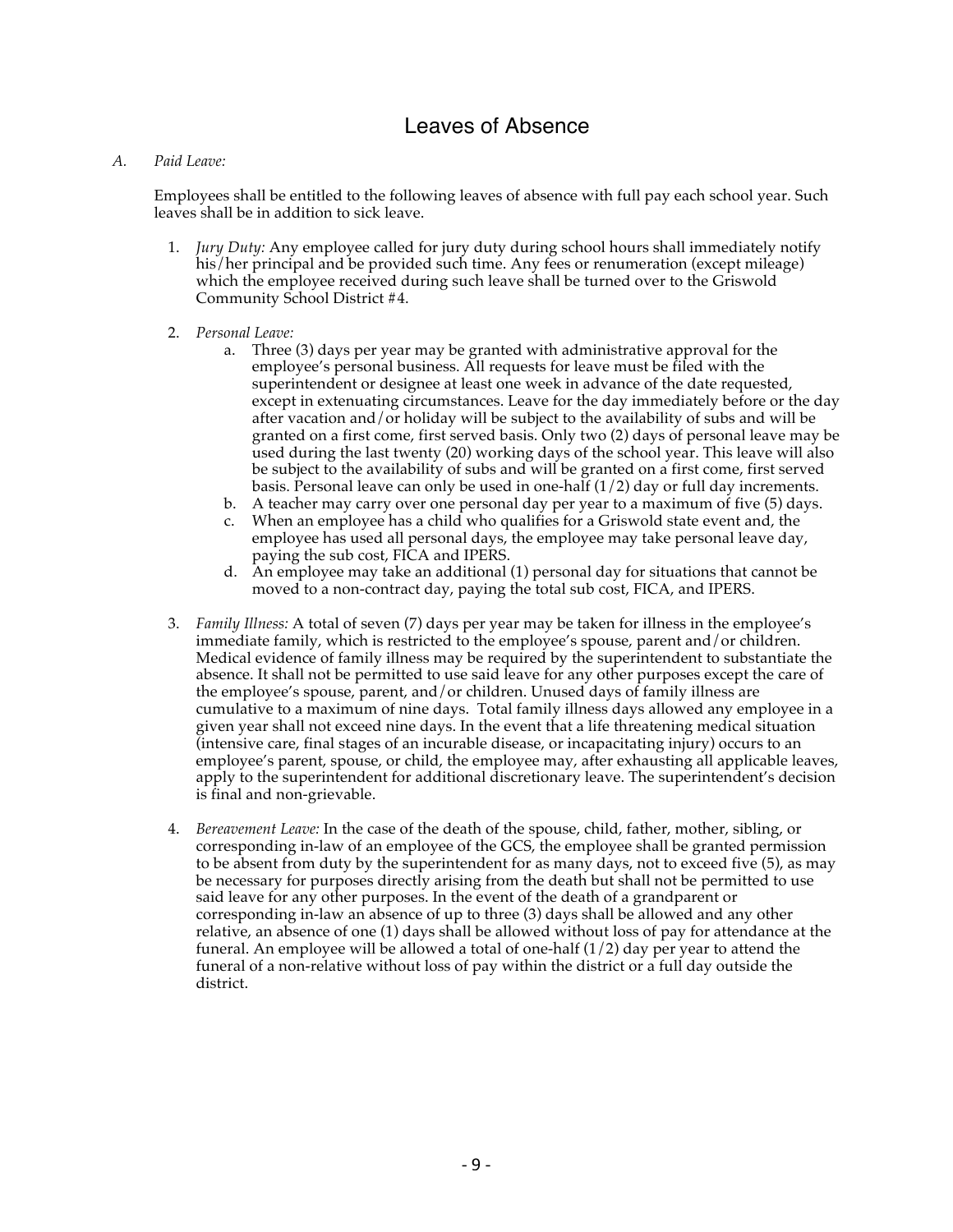- 5. *Professional Leave:* Attending a meeting assigned by the Administration to improve your knowledge and/or ability is considered professional leave. The Administration will have complete control over the number of days assigned. A substitute stipend may be paid to a certified employee who attends a weekend or evening conference or meeting rather than taking their class time for said meetings. Employees granted this stipend will receive regular substitute teacher rate for attendance and turn in time on a substitute teacher form. Varsity head coaches and varsity assistant coaches may take (1) day of professional leave to attend the state tournament of that sport.
- 6. *Association Business Leave:* At the beginning of each school year the Board will credit the Association with six (6) days of paid leave for transaction of Association business, to attend conferences, conventions, and for other activities of the local, state, and national affiliated organizations. The Association shall provide advance notice of when those leave days will be used and who will use them. The GCEA shall reimburse the school district for the substitute costs.
- *7. Interschool Leave:* An employee who is a grandparent, parent, or departmental colleague may attend activities of his/her children/grandchildren or departmental colleagues. Arrangements should be made with the building principal (e.g. National Honor Society induction, Elementary Christmas concerts.)

#### *B. Notification of Absence:*

The administration shall provide each employee with the telephone number to be utilized by the employee for notification of absence from work. Such notice of absence should be reported by 6:30 a.m. on the day of the absence in order to ensure substitute coverage.

#### *C. Unpaid Leave:*

Employees shall be entitled to the following leave of absence without pay.

- 1. *Sabbatical.* One employee (PK-5) and one employee (6-12) may request one year of unpaid sabbatical leave. The employee plan or proposal must be approved by the building principal and the superintendent and is contingent upon the district finding a suitable replacement. It is the sole and exclusive right of the administration to allow or deny this leave. A year of seniority is neither gained nor lost following the use of this unpaid leave.
- 2. Teachers are allowed to take one or both of the contracted summer professional days as unpaid leave. The decision to do so will have no negative impact on their personal evaluation.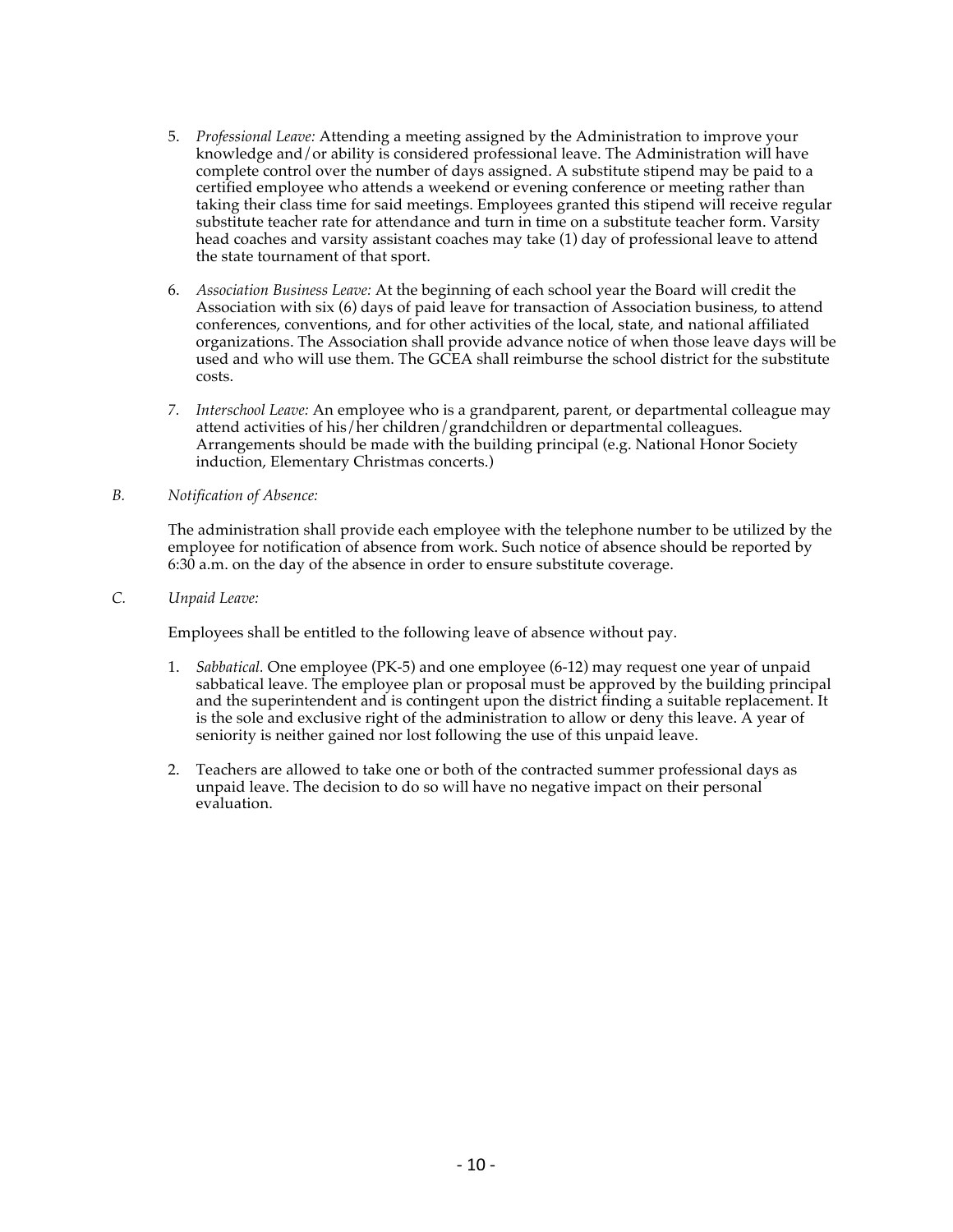# Employee Work Year

#### *A. In-School Work Year:*

- 1. *Regular Contract.* The in-school year for employees contracted (other than new personnel who may be required to attend an additional five (5) days of orientation at no extra compensation) shall not exceed one hundred ninety-one (191) days, which includes five (5) paid holidays.
- 2. *Definition of In-School Work Year.* The in-school work year shall include regularly scheduled days pursuant to the school calendar on which employee attendance is required.
- 3. *Non-Attendance.* Employee attendance shall not be required whenever the entire school is closed due to inclement weather or other emergency closings.
- *B. Holidays:*

No employees shall be required to perform duties on any of these holidays: Memorial Day,  $4*$  of July, Labor Day, Thanksgiving, Christmas, and New Year's Day.

## Employee Hours and Load

#### *A. Workday:*

- 1. *Length of the Day.* The workday shall consist of not more than eight hours.
- 2. *Arrival and Dismissal Time.* The Board and administration shall establish the start and finish time of each work day. On Fridays and final day before a vacation, employees will be dismissed ten (10) minutes after bus departure. Teachers receiving approval from the administration may arrive late or leave early without penalty. Teachers arriving late or leaving early without administrative approval should be dealt with severely.
- 3. *College Credit Classes.* If, to attend college credit classes, an employee should leave before the regular dismissal time prior approval from the Administration is required.
- *B. Lunch Periods:*
	- 1. Employees shall have a daily lunch period of 22 minutes. Teachers may be assigned lunchroom supervision during this time.
	- 2. Employees may leave the building without permission, if not assigned supervision, during their lunch period.
- *C. Faculty Meetings:*

Faculty meetings shall start before the end of the regularly scheduled workday and shall not extend more than one (1) hour beyond the end of the workday. Except in case of emergencies or circumstance beyond the control of the principal or superintendent, meetings shall not be called on Friday afternoons, or any afternoon preceding a holiday or other day upon which teacher attendance is not required at school if the meeting would extend beyond the school day. Employees shall have the opportunity to suggest items for the agenda.

*D. Preparation Time:* 

Classroom employees shall, in addition to their lunch period, have a daily preparation time as arranged by the principal of *at least* 200 minutes per week*.*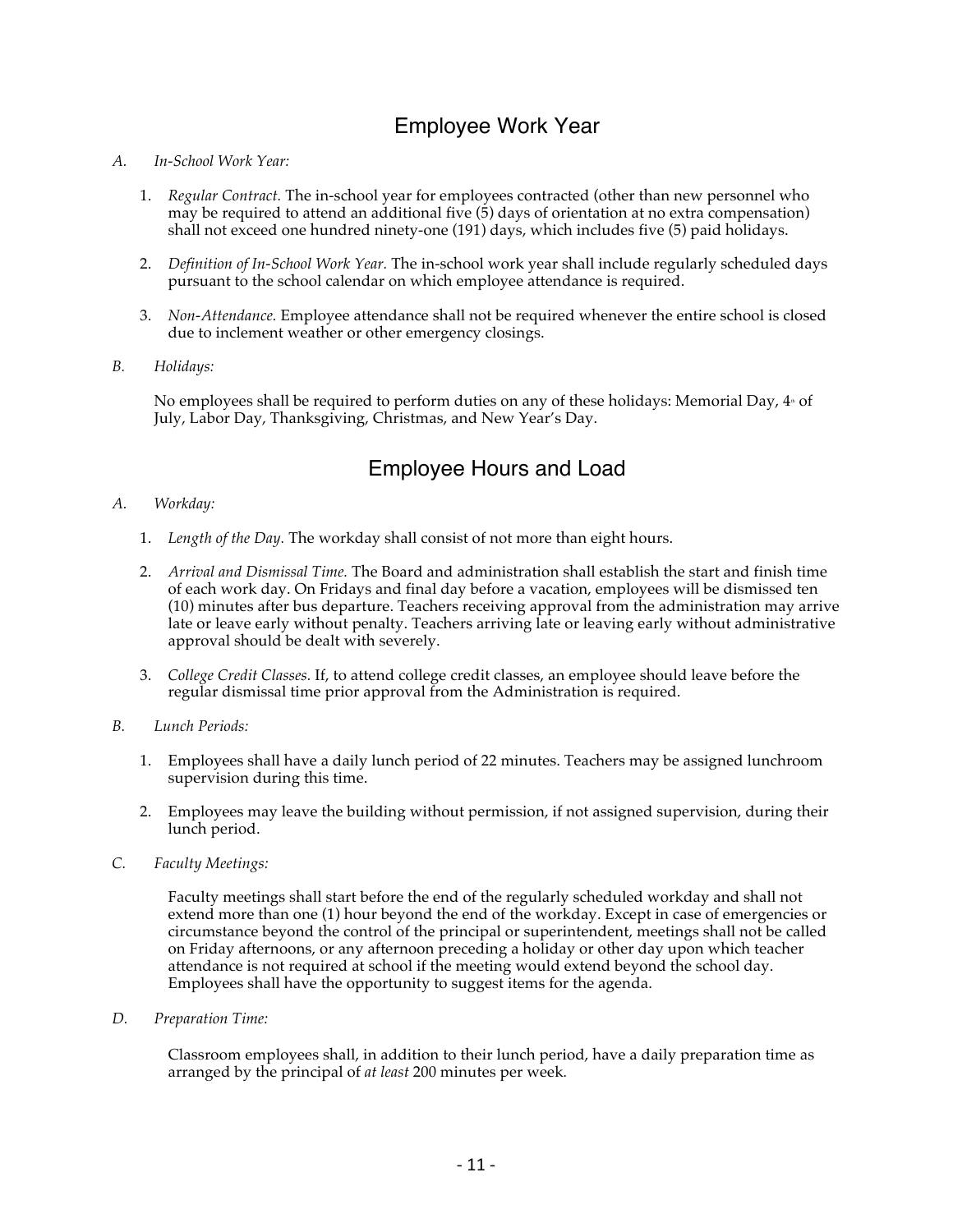### Reduction or Realignment of Staff

*A. Coverage:*

All employees under this Agreement.

*B. Definition of Seniority:*

Seniority shall be defined as an employee's length of continuous service within the district since the employee's last date of hire. Part-time employees shall accrue seniority on a pro rate basis.

*C. Staff Reduction:*

The Board of Education shall determine when a reduction in staff is necessary.

- 1. When reduction in staff is necessary employees shall be laid off in the following order:
	- (1) Attrition;
	- (2) Certification necessary to maintain district academic program continuity
	- (3) Employee evaluation which may include but is not limited to formal evaluations, placement on Tier 3 Intensive Assistance Program, information evaluations, and student achievement data; and
	- (4) Seniority.
- 2. A seniority list will be posted by September  $10<sup>*</sup>$  each year. To be placed in a specific department, an employee must teach at least three periods a day in that department. An appeal concerning department placement shall be made in writing to the superintendent. All appeals must be made within fourteen (14) calendar days.
- *D. Notification:*

When notification of Consideration of Termination or Termination is being hand delivered to an employee, it shall not be delivered before 3:30 p.m. if the date of delivery is a work day.

#### *E. Recall Rights:*

- 1. An employee laid off pursuant to the policy shall have recall rights to any position for which he or she is qualified, provided he or she has taught in the District at any time during the previous five years in the department or area in which the vacancy has occurred. Employees shall have recall rights for a period of one (1) year from the effective date of the employee's layoff. The effective date of layoff is June 20th of the effected employees' contract year. Employees who are offered recall shall have only one opportunity to accept or reject a job offer by the Board.
- 2. Any recalled employee shall, upon return, receive the same benefits then in effect and will be placed on the salary schedule allowing full credit for past teaching experience using the current salary schedule. An employee on recall shall not accrue any sick leave benefits or experience on the salary schedule. Any employee who is employed by a teaching contract to another district during the recall period shall forfeit all recall rights and benefits.
- 3. Notice of recall will be given by certified mail to the last address given to the Board by the employee. A copy of said notice of recall will be given to the Association. If an employee fails to respond within ten (10) days after receipt of the above notice of recall, the employee will be deemed to have refused the position offered.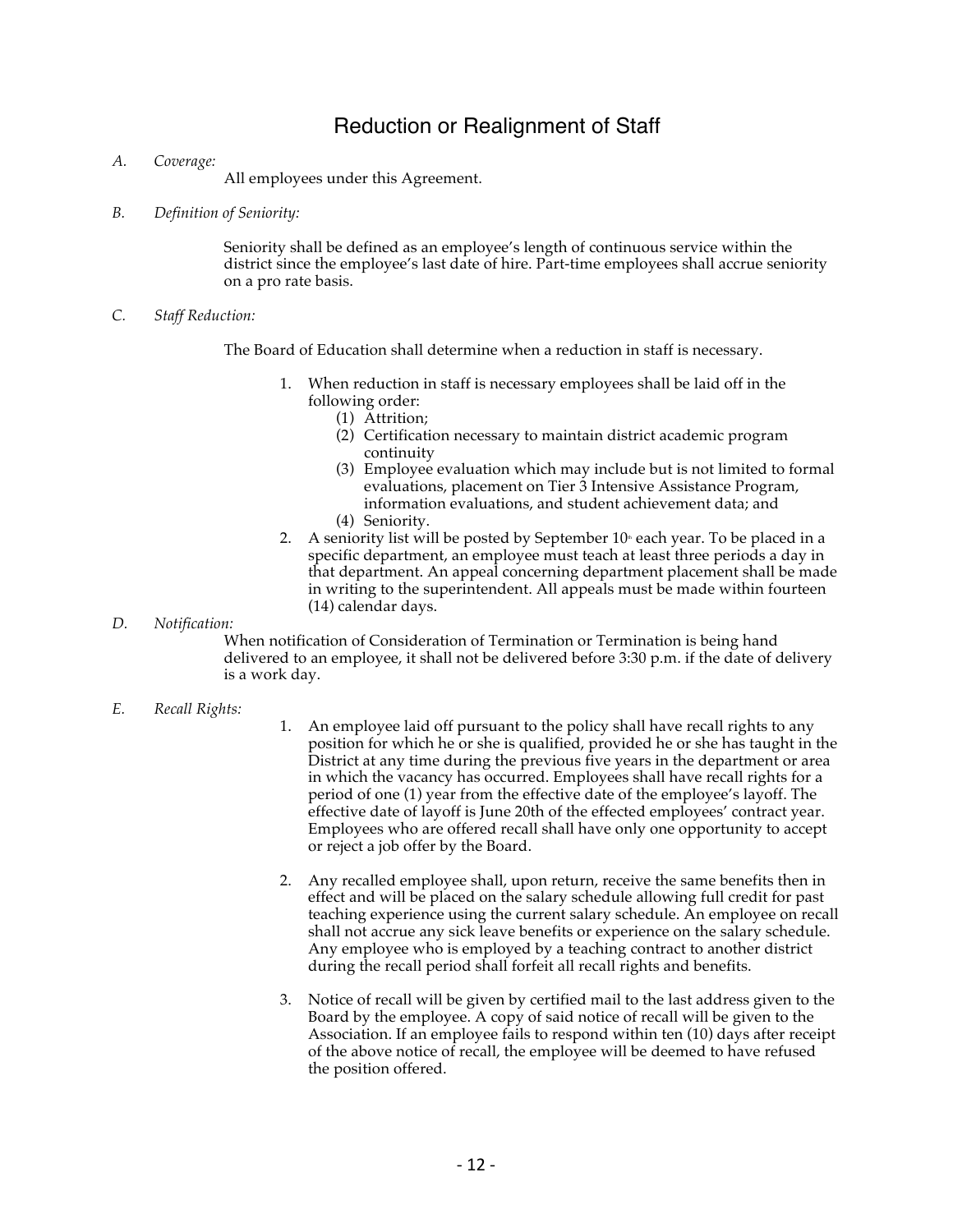#### *F. Resignations and Terminations:*

Should a layoff occur, any employee who does not want to voluntarily move to another position which may be offered by the Board may accept a layoff and shall be accorded the recall rights provided by this policy unless specifically waived in writing.

#### *G. Resignations:*

Licensed employees who wish to be unconditionally released from contract must submit a written resignation no later than June 30. Resignations received on or after July 1 will be contingent upon finding a suitable replacement. Only in unusual and extreme circumstances will the board release a licensed employee from a contract after July 1. The board will have sole discretion to determine what constitutes unusual and extreme circumstances.

Licensed employees requesting release from a contract after it has been signed and before it expires will be required to pay the following.

- 1. 30 days after issuance, a penalty of \$1,000 will be assessed.
- 2. 60 days after issuance, a penalty of \$1,500 will be assessed.
- 3. 90 days after issuance, a penalty of \$2,500 will be assessed.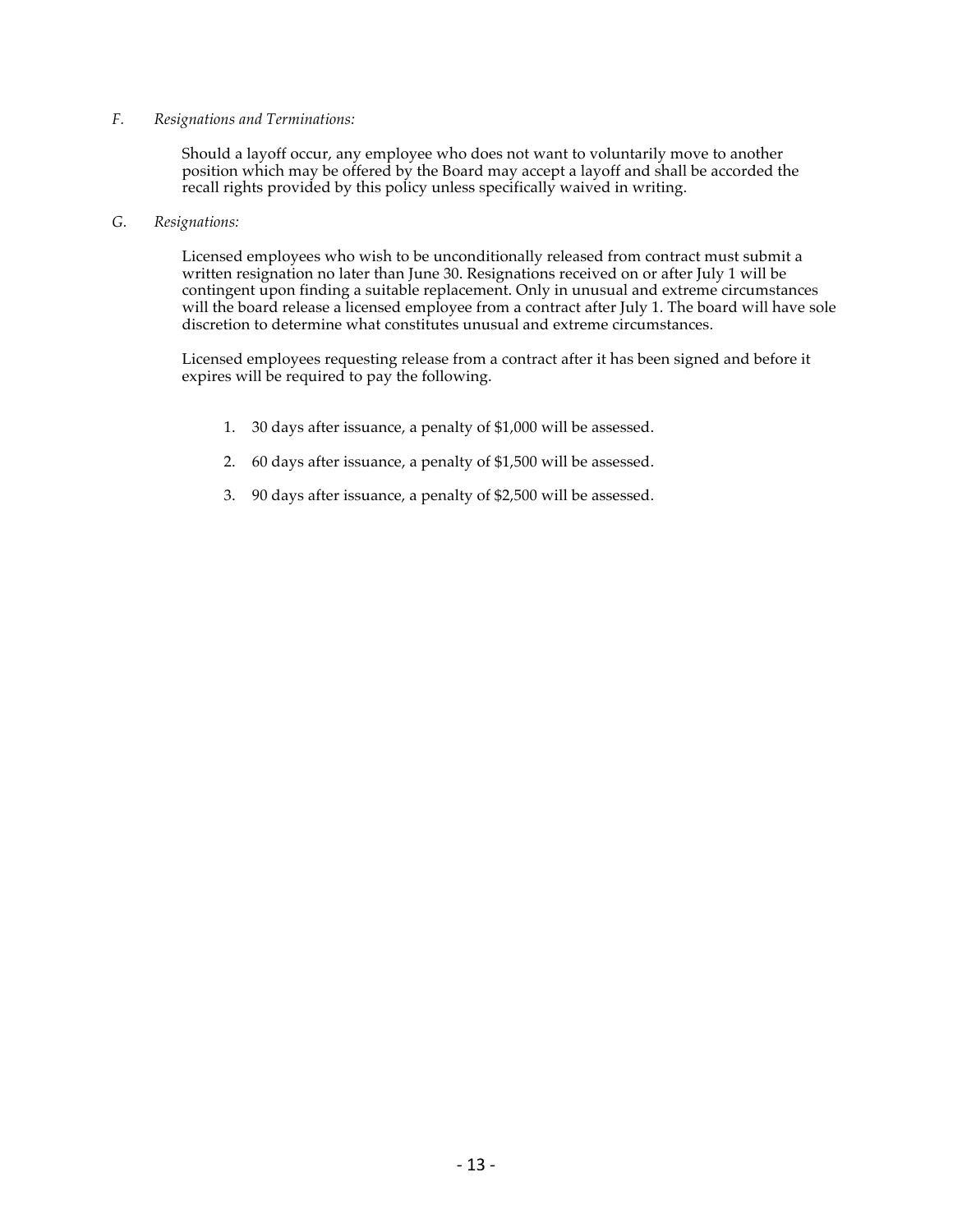### Health Provision

#### *A. Physical Fitness – New Employees:*

All new employees are required to provide satisfactory evidence to the superintendent of physical fitness to perform duties assigned and freedom from communicable diseases prior to reporting for duty. The Board may require subsequent examination and select the physician and the Board shall pay the cost of such examination. Each new employee shall be advised in writing of the physical fitness requirement at the time of employment.

#### *B. Physical Fitness – Continuing Employees:*

The Board of Education will determine the form for the reporting of the physical examinations, Bus drivers will have a physical examination every two (2) years with the Board paying \$100.00 or the cost of the physical, whichever is less. If further examinations are required by the Board, the Board shall select the physician and pay all costs.

- *C. Protection of Employees:* 
	- 1. *Unsafe and Hazardous Conditions.* Employees shall not be required to work under unsafe or hazardous conditions or to perform tasks which endanger their health and safety.
	- 2. *Use of Reasonable Force.* An employee may, within the scope of his/her employment, use and apply such amount of force as is lawful, reasonable and necessary to quell a disturbance threatening physical injury to others; to obtain possession of weapons or other dangerous objects upon the person or within the control of a pupil; for the purpose of self-defense; and for the protection of persons or property.
	- 3. *Legal Action Against an Employee.* Whenever any legal action is brought against an employee resulting from the performance of duties within the scope of his/her duties, the Board shall provide the employee with defense and indemnification, except any judgment for punitive damage.
	- 4. *Assault of an Employee.* 
		- (a) *Legal Assistance.* The Board shall give its cooperation and assistance in any proceedings initiated by and employee arising from an assault upon the employee while acting in the scope of his/her duties.
		- (b) *Leave.* When an employee is injured in the course of his/her duties as the result of proven assault, the employee will be granted a leave for the duration of any such injury and shall receive the difference between any amount received from workman's compensation and the employee's full salary for the duration of the employee's signed contract(s).
	- 5. *Reporting Assaults.* Employees shall immediately report cases of assault suffered by them in connection with their employment to their principal and after consideration if they mutually agree, the superintendent will be advised.
	- 6. *Bomb Threats.* No employee will be required to search for a bomb until imminent danger has passed.
	- 7. *First Aid.* The Board shall provide in each building personnel and the equipment to provide first aid treatment for employees.
	- 8. *Safety Equipment.* Safety equipment required by law will be furnished by the school district.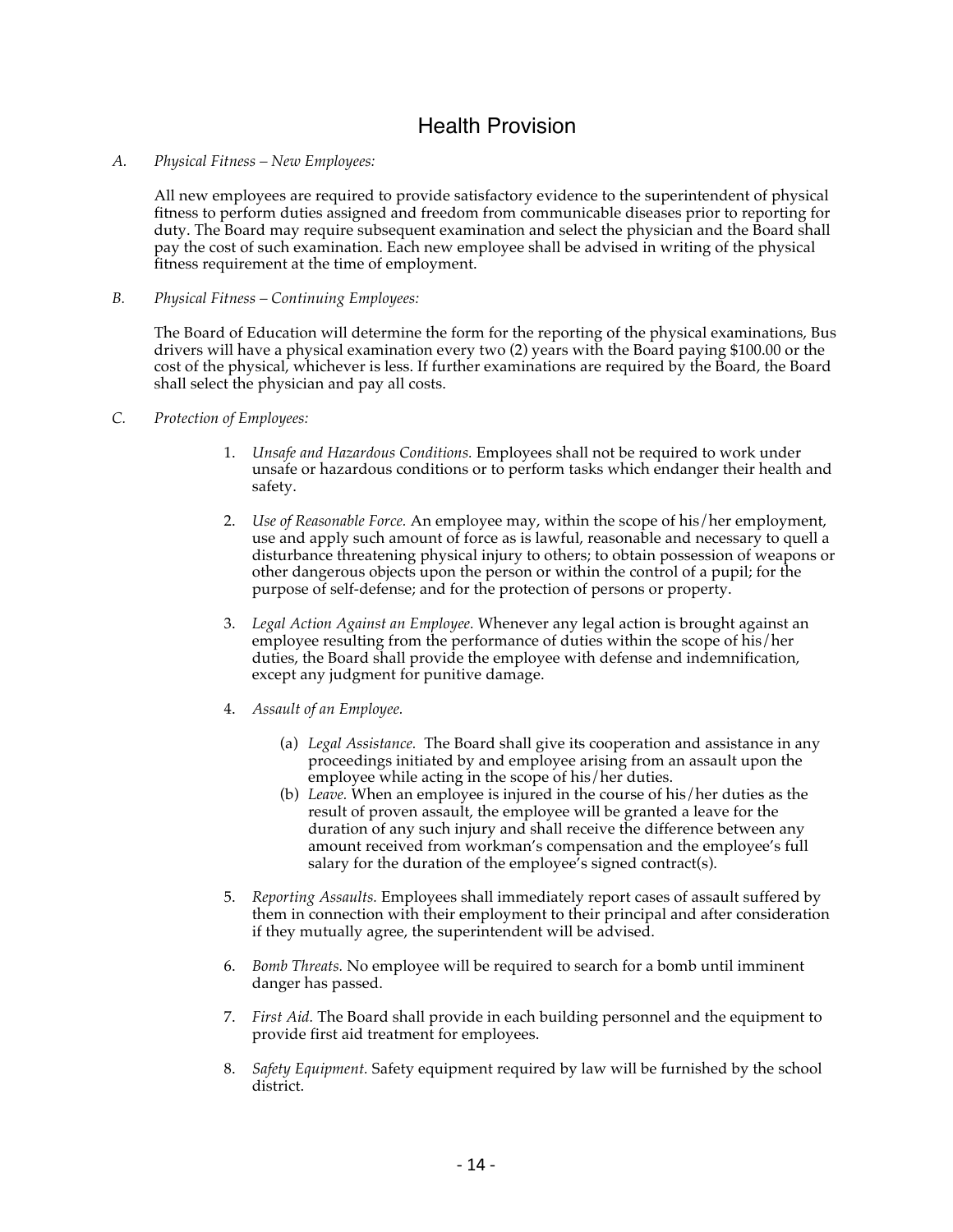# Formal Employee Evaluation Procedure

#### *A. Notification Assigned Employees:*

Within two (2) weeks after the beginning of each school term, the building principal or appropriate supervisor shall hold orientation meetings in order to acquaint each employee under his/her supervision with the evaluation procedures established herein, prevailing standards for evaluation established by the Board, and the instruments to be utilized in the evaluation. At that time, each employee will be advised as to the designated supervisor(s) who will observe and evaluate the employee's performance. Such designed supervisor may be changed from time to time by written notice to the effected employee.

The building principals or appropriate supervisors of each building in which an employee works shall be responsible for notification and evaluation of such employees.

#### *B. Formal Evaluation Procedures:*

- 1. *Number of Evaluations.* All new and continuing employees shall be formally evaluated according to the state of Iowa and Griswold Community School District guidelines.
- 2. *Knowledge of Formal Observations.* All observations as a part of the "formal evaluation procedure" shall be conducted with the full knowledge of the employee and shall take place during the contracted school day.
- 3. *Method*. The formal evaluation shall be conducted by the employee's supervisor designated to make such an evaluation. It shall be in writing and shall be based upon the prevailing standards for evaluating professional performance as established by the Board and as announced at the orientation meeting referred to in Paragraph A. No formal observations shall unreasonably interfere with the normal teaching-learning process.
- 4. *Length.* Each formal written evaluation shall be preceded by a classroom observation according to the state of Iowa and Griswold Community School District guidelines.
- 5. *Conference.* A conference shall be held between the employee and the building principal or immediate supervisor within 10 succeeding school days of completion of the evaluation. The employee's signature does not necessarily mean agreement with the evaluation, but rather awareness of the content.
- 6. *Responses.* If the employee feels the formal evaluation is incomplete, inaccurate, or unjust, he/she may put his/her objections in writing and have them attached to the evaluation report to be placed in his/her evaluation file. The file copy of such objections shall be signed by both parties to indicate receipt thereof.
- C. *Intensive Assistance:*

The building principal of appropriate supervisor shall provide the employee with assistance and positive suggestions to improve the employee's quality of teaching by eliminating difficulties noted in a formal evaluation. Re-evaluation shall be accorded the employee at his/her request in compliance with the procedures in this Article.

*D. Appeal:*

Any employee who feels that the procedure established herein was not adhered to may submit a dispute through the grievance procedure.

*E. Informal Evaluation:*

Nothing contained herein shall preclude the right of the administration to use other informal methods of evaluation.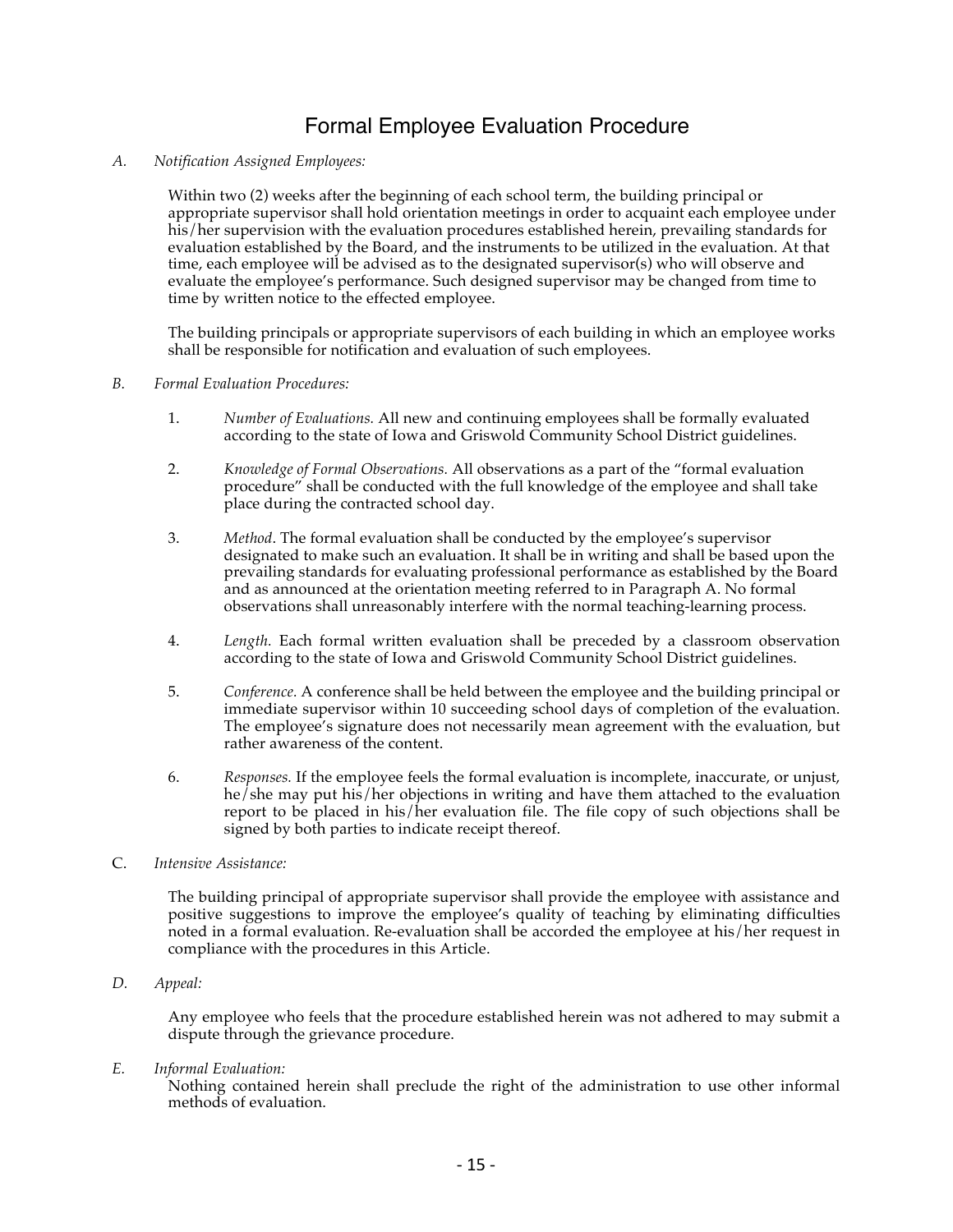# Procedure for Transfers

Teacher requested transfers from building to building are made as follows:

- 1. *Requesting Transfers.* All requests for transfers for the following year should be in writing in the form of a letter sent to the superintendent or his/her designated representative no later than February 28 of the current school year. This letter should contain specific reasons for requesting the transfer.
- 2. *Time Limitations.* Request for transfers are kept for only one (1) school year. Renewal must be made each year.
- 3. The superintendent shall have final decision in all cases of transfer.

## In-Service Education Committee

On-going staff development working with data collection, analysis, state and federal mandates will be planned, with input from staff, keeping student/teacher contact time as an important component.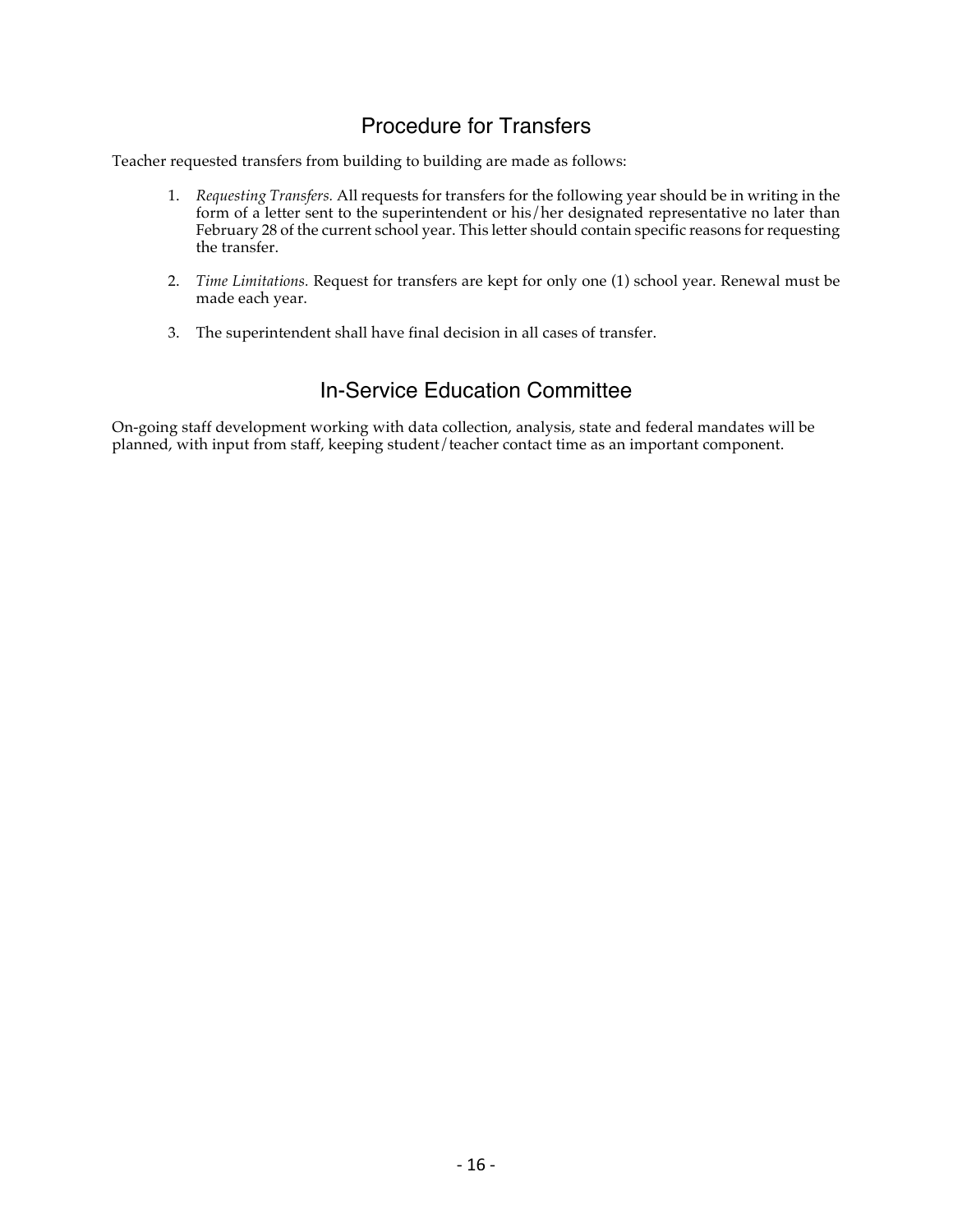### Wages and Salaries

#### *A. Schedule:*

The salary of each employee is covered by the regular salary schedule or the professional salary range, both set forth in Schedule 2.

- *B. Placement on Salary Schedule /Professional Salary Range:*
	- 1. *Adjustment to Salary Schedule.* Any new employee hired prior to the end of the first semester of any school year shall be given full credit for one (1) year of service toward the next increment step for the following year.
	- 2. *Adjustment to Professional Salary Range.* Each teacher employed by the district at the start of the 2017-18 school year, and who had eight (8) or more years of teaching experience at the start of the 2017-18 school year, shall be placed on the Professional Salary Range.
	- 3. *Credit for Experience:* Teachers new to the district who have gained teaching experience in a teaching position outside of Griswold will be placed in the appropriate step and lane of the salary schedule, but will not be placed on the Professional Salary Range. Management will have the flexibility to hire employees with no previous teaching experience in the appropriate step and/or lane of the salary schedule. Management will also have the flexibility to offer a signing bonus to teachers with no previous teaching experience up to a cost of \$5,000.00 which may be distributed over a period of years.
- *C. Advancement on the Salary Schedule:*
	- 1. *Educational Lanes.* Teachers on the regular salary schedule who move to a higher educational lane shall move to the corresponding step. Staff already on the Professional Salary Range shall have his/her basic salary increase by the dollar differential between the appropriate training lanes of the salary schedule. For an employee to advance to a higher lane, graduate hours beyond the Baccalaureate Degree must be in the assigned teaching field of the staff member or lead to an approved Master's Degree and are to be approved by the administration prior to enrollment in said course work.
	- 2. *Evidence of Graduate Credit.*

For an employee to advance from one educational lane to another, or to receive the appropriate dollar adjustment, he/she shall file official transcripts or grade reports showing hours with the superintendent no later than September 1st. The salary advancement will only be made in September. Recognition for additional credits will be made the following year.

| Evidence of Graduate Credit:                                                                                                                                                                       | Yes:               |                                                     |
|----------------------------------------------------------------------------------------------------------------------------------------------------------------------------------------------------|--------------------|-----------------------------------------------------|
| Assigned Teaching Field:<br>OR.                                                                                                                                                                    |                    | No:                                                 |
|                                                                                                                                                                                                    |                    |                                                     |
|                                                                                                                                                                                                    |                    |                                                     |
|                                                                                                                                                                                                    |                    |                                                     |
|                                                                                                                                                                                                    | Approved: Yes: No: |                                                     |
| $\mathbf{1}$ $\mathbf{11}$ $\mathbf{12}$ $\mathbf{13}$ $\mathbf{14}$ $\mathbf{15}$ $\mathbf{16}$ $\mathbf{17}$ $\mathbf{18}$ $\mathbf{19}$ $\mathbf{19}$ $\mathbf{18}$ $\mathbf{19}$<br>$\sqrt{m}$ |                    | $\mathbf{1}$ $\mathbf{1}$ $\mathbf{1}$ $\mathbf{1}$ |

(*The new salary will take effect as soon as the Board Secretary/Business Manager can process the request. In most cases, it will be the next pay period after Board approval.)*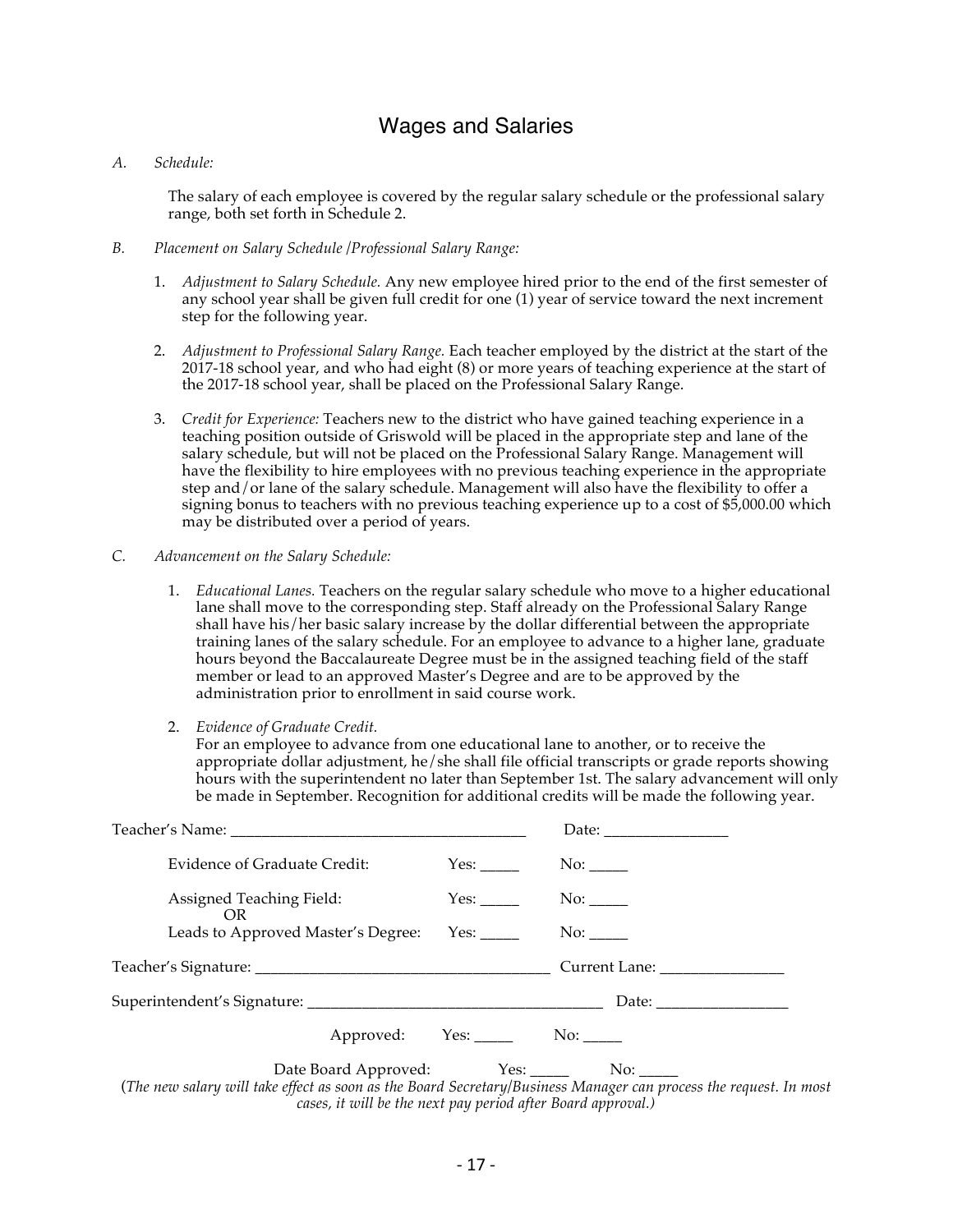#### *D. Wages/Salary Adjustments:*

The process shall consist of the following steps, negotiate:

- 1. Total dollars
- 2. Insurance (health) contributions of the Board of Education
- 3. Fringe benefits, FICA, IPERS, LTD, Life
- 4. Regular salary schedule, approximately per teacher
- 5. Supplemental schedule
- 6. Equal distribution of money in professional salary range approximately per teacher

Total Package Increase: 5%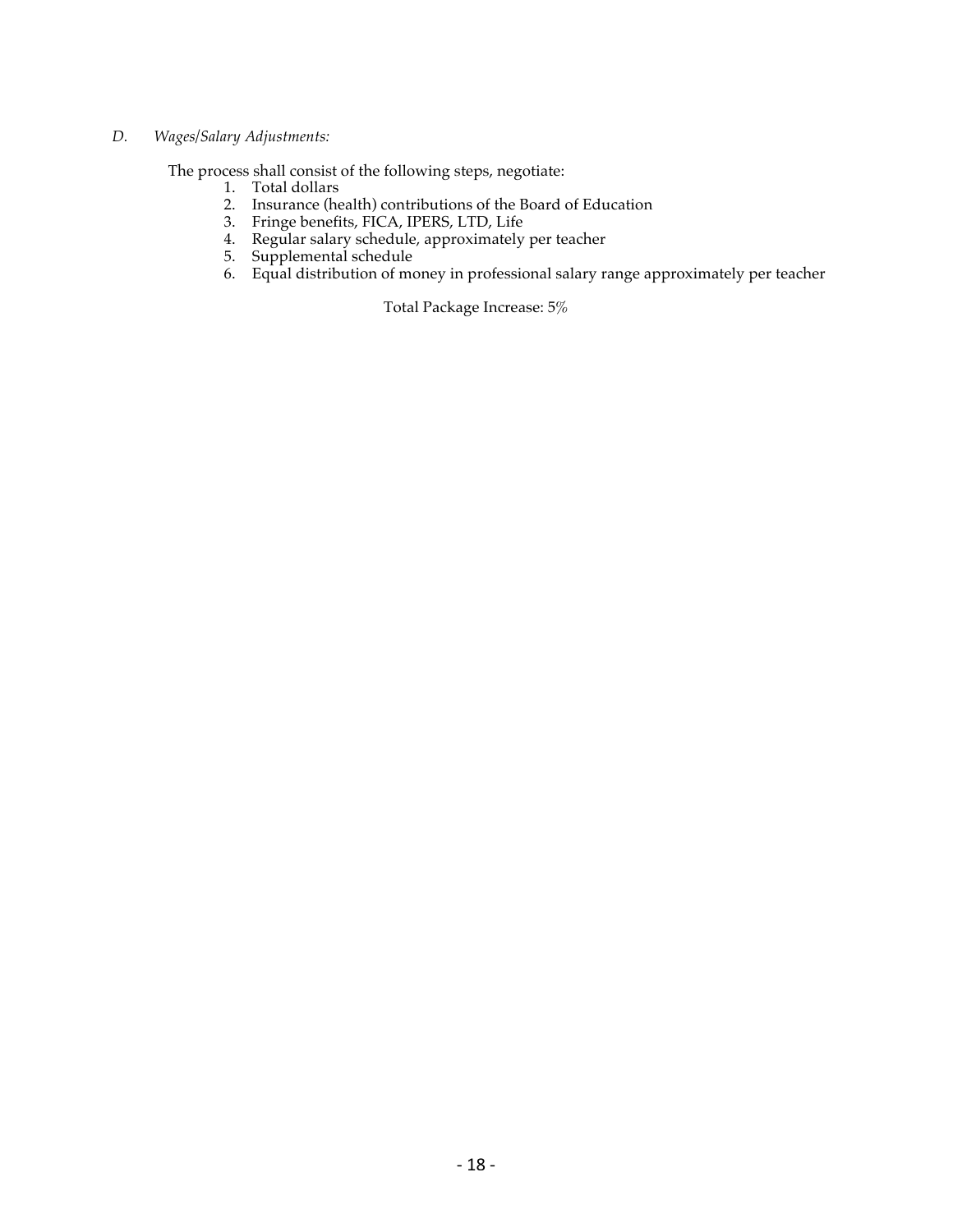#### *(Article XVI. Wages and Salaries continued)*

- *E. Method of Payment:*
	- 1. *Pay Periods.* Each employee shall be paid in twelve (12) equal installments on the twenty-fifth (25th) of each month. Each employee shall receive his/her check by direct deposit with the employee receiving an electronic copy of the pay stub.
	- 2. *Holiday Checks.* When a pay date falls on or during a school holiday vacation or weekend, employees shall receive their pay checks on the last previous business day.
- *F. Extended Contract:*

Certified personnel on the extended contract will be paid per diem of their regular salary. This does not include any coaching or extracurricular assignments covered on the Supplemental pay scale.

*G. Substitute Pay for Preparation Period:*

Employees may be used as substitutes during their preparation time and will be reimbursed at the rate of one-eighth of a substitute's daily pay. A period is considered to be from 45 to 60 minutes in length. All other times will be pro-rated.

*H. Pay for Unused Personal Days:*

Employees will be paid 50% (half the substitute teacher pay) for all unused personal days during the contract year. Payment will be made in June.

*I. CDL Reimbursement:*

The board shall pay \$32.00 or the actual cost of the CDL, whichever is less, for the teachers/drivers that acquire that CDL during the duration of this contract. The board shall pay \$10.00 for an "S" endorsement on the license.

- *J. Teacher Salary Supplement (TSS):*
	- 1. In 2009-2010 Phase II money was \$50,682 and was embedded in the teacher salary schedule. Beginning in 2010-2011, Teachers Salary Supplement money included Phase II money. Therefore, since 2010-2011 \$50,682 has been backed out of the TSS funds and the resulting amount distributed among certified staff.
	- 2. Schedule 2 includes Generator Base Pay and Teacher Salary Supplement (TSS) funds. The TSS portion as presented in Schedule 2 is the expected allocation based on anticipated state funding and District staffing at the time of negotiations after deducting the District's cost for FICA and IPERS. TSS funds will be equally distributed among certified staff and prorated based on FTE status. The District will distribute TSS funds only to the extent they are received from the state. Should funding or staffing levels change, Schedule 2 will be recalculated to full distribute TSS funds to eligible employees.

It is the policy of the Griswold Community School District not to discriminate on the basis of race, color, national origin, sex, disability, religion, creed, age (for employment), marital status (for programs), sexual orientation, gender identity, and socioeconomic status (for programs) in its educational progress and its employment practices. There is a grievance procedure for processing complaints of discrimination. If you have questions or a grievance related to this policy please contact Secondary Principal, Griswold Community Schools, Box 280, Griswold, Iowa 51535, 712-778-2154.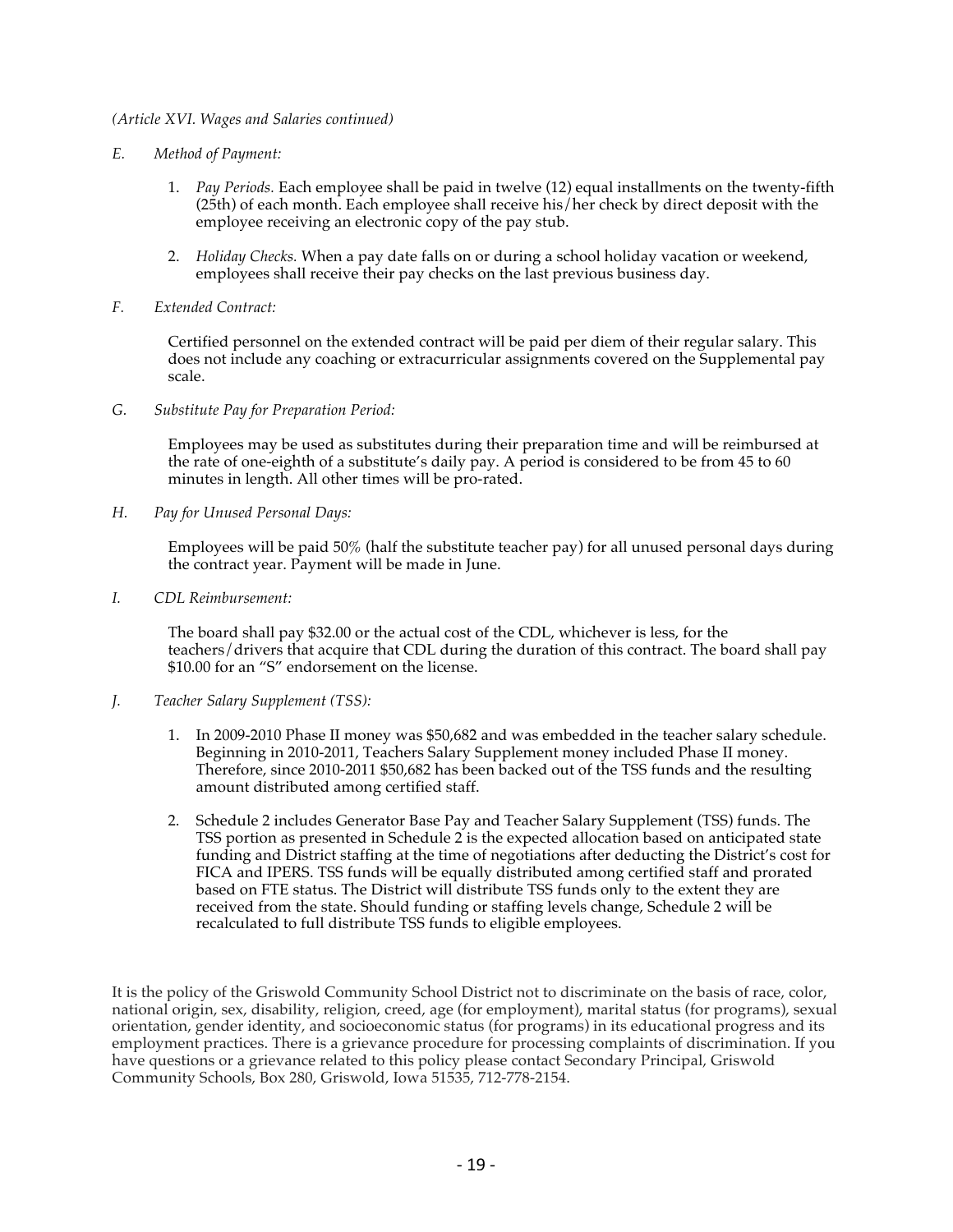### **2022 - 2023 Supplemental Schedule**

Base \$32,225

**HIGH SCHOOL**

| <b>Head Coach</b>                                     |             | % of Base |
|-------------------------------------------------------|-------------|-----------|
| Football, Volleyball                                  | \$3,867     | 12.0%     |
| Baskeball, Wrestling                                  | \$3,867     | 12.0%     |
| Baseball, Softball                                    | \$3,867     | 12.0%     |
| Track                                                 | \$3,223     | 10.0%     |
| Golf                                                  | \$2,739     | 8.5%      |
| <b>Cross Country</b>                                  | \$2,739     | 8.5%      |
| <b>Assistant Coach</b>                                |             |           |
| Football (2 coaches), Volleyball                      | \$2,739     | 8.5%      |
| Basketball, Wrestling                                 | \$2,739     | 8.5%      |
| Baseball, Softball                                    | \$2,739     | 8.5%      |
| Track                                                 | \$2,095     | 6.5%      |
| Golf                                                  | \$1,611     | 5.0%      |
| <b>Cross Country</b>                                  | \$1,611     | 5.0%      |
| <b>Athletic Director</b>                              | \$7,637     | 23.7%     |
| Band                                                  | \$2,256     | 7.0%      |
| Summer Band                                           | \$3,223     | 10.0%     |
| Cheerleading (Per Sport)                              | \$1,289     | 4.0%      |
| Musical (Vocal/Drama Split)                           | \$2,900     | $9.0\%$   |
| Speech                                                | \$1,772     | 5.5%      |
| Vocal                                                 | \$1,772     | 5.5%      |
| Yearbook                                              | \$1,289     | 4.0%      |
| Prom Sponsor                                          | \$1,289     | 4.0%      |
| National Honor Society                                | \$1,289     | 4.0%      |
| Concessions                                           | \$2,578     | 8.0%      |
| <b>Student Council Sponsor</b>                        | \$1,450     | 4.5%      |
| Summer Vocal (\$15 per hour not to exceed \$2,545)    | \$2,545     |           |
| Weight Lifting                                        | \$10 / Hour |           |
| Strength / Conditioning Coach                         | \$8,379     | 26%       |
| Open Gym (Sunday PM)                                  | \$10 / Hour |           |
| Staff Dev./Academic Activities (\$4,000 per year cap) | \$21 / Hour |           |
| Drivers Education - Driving                           | \$32 / Hour |           |
| Drivers Education - Classroom                         | \$1,470     |           |
| MS/HS Dance                                           | \$645       | 2.0%      |
| <b>Guidance Counselor</b>                             | \$3,126     | 9.7%      |
| Video Streaming Supervisor                            | \$25 / Hour |           |
| <b>Quiz Bowl</b>                                      | \$645       | 2.0%      |
| Debate Coach                                          | \$886       | 2.75%     |
| Dungeons and Dragons Sponsor                          | \$645       | 2.0%      |
| Art Club Sponsor                                      | \$645       | 2.0%      |

#### **MIDDLE SCHOOL**

| Football, (2 Coaches), Volleyball (2 Coaches) | $^{\bullet}$<br>\$1.289 | 4.0% |
|-----------------------------------------------|-------------------------|------|
| Basketball, Wrestling,<br>Track               | $^{\bullet}$<br>\$1.289 | 4.0% |
| <b>Athletic Director</b>                      | ሰ ብ<br>.400<br>ا ه      |      |

| Sports requiring participation minimums:                                                        |
|-------------------------------------------------------------------------------------------------|
| <b>Middle School:</b> Boys Basketball; Girls Basketball; Boys Track; Girls Track; and Wrestling |
| (limit 15 participants)                                                                         |